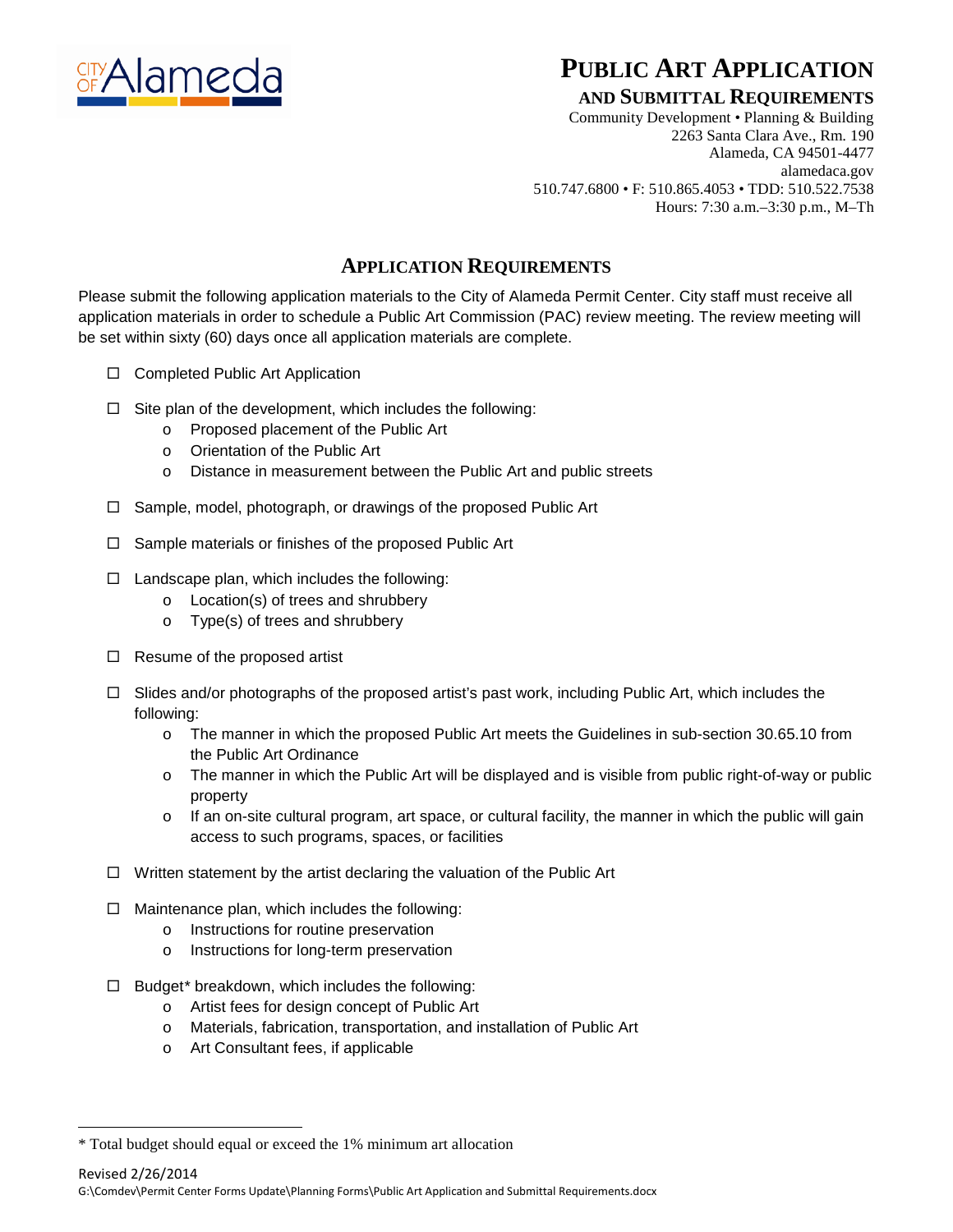

| <b>PUBLIC ART APPLICATION</b> |  |  |  |  |
|-------------------------------|--|--|--|--|
| <b>Project Information</b>    |  |  |  |  |
|                               |  |  |  |  |
|                               |  |  |  |  |
|                               |  |  |  |  |
|                               |  |  |  |  |
|                               |  |  |  |  |
|                               |  |  |  |  |
|                               |  |  |  |  |
| <b>Owner Information</b>      |  |  |  |  |
|                               |  |  |  |  |
|                               |  |  |  |  |
|                               |  |  |  |  |
|                               |  |  |  |  |
| <b>Artist Information</b>     |  |  |  |  |
|                               |  |  |  |  |
|                               |  |  |  |  |
|                               |  |  |  |  |
|                               |  |  |  |  |
|                               |  |  |  |  |
|                               |  |  |  |  |
|                               |  |  |  |  |
|                               |  |  |  |  |
|                               |  |  |  |  |
|                               |  |  |  |  |
|                               |  |  |  |  |

Page 2 of 4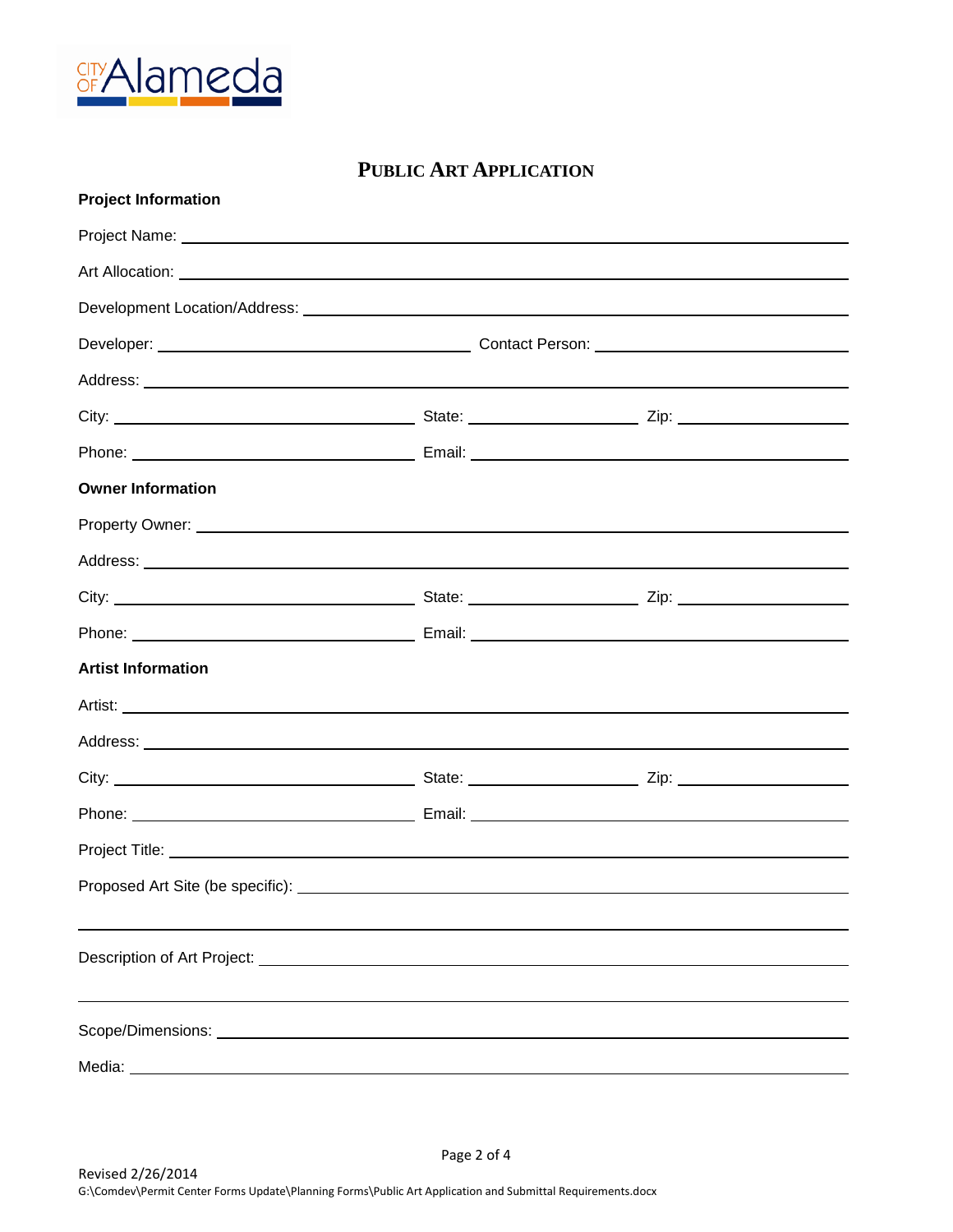

## **QUICK GUIDE TO THE APPLICATION FOR THE ALAMEDA PUBLIC ART PROGRAM**

This guide is an abbreviation of the Alameda Public Art Policy Guidelines.

#### **What is the Alameda Public Art Program?**

The intent of the City of Alameda Public Art Program is to provide art that is easily accessibly to the general community throughout the City. The Public Art Program is designed to offer a wide range of artistic styles, themes, and media, all of outstanding quality.

#### **What kind of project is subject to this requirement?**

Private and municipal projects with building development costs of two hundred fifty thousand dollars (\$250,000) or more shall devote at least one percent (1%) of such costs for public art on the development site, subject to a maximum of one hundred fifty thousand dollars (\$150,000). The program allocation applies to commercial, industrial, municipal, and residential project that create five (5) or more residential units.

#### **What type of art is acceptable?**

On-site public art programs may include any of the following: art projects, cultural programs, art spaces and cultural facilities. Please see the Alameda Public Art Policy Guidelines for further directions. The first and essential quality of any work is that it be of artistic merit.

The applicant must present art in the public arena, which means it must be accessible to the public. Artworks presented in the lobby of an office building for a private company, for instance, would not qualify as being presented in the public arena.

The art must be of professional quality. If you, as a developer or private property owner, have little expertise in art then you will likely need to find an arts professional or consultant to help you choose art. An arts consultant may be retained for public art projects valued at \$25,000 and above.

*An arts professional or consultant* is a person who is educated in art or art history, and spends the majority of her or his work week curtaining art exhibits, writing art criticism, managing collections, or teaching art at the college level.

*A professional artist* produces original work of her or his own conception. Professional artists may have one or more of the following qualifications: a history of solo exhibitions or other exhibitions in recognized galleries, and MFA, teach at the college level in the field of art, critical response to their work in magazines, newspapers, or online.

The application process shall take place in the early stages of the design and planning process to allow for integration of the public art into the overall project design and ensure timely completion of the project.

#### **How projects get reviewed?**

Applicant submits a complete application packet to the Permit Center. The Public Art Commission reviews the application packet at a scheduled meeting, where the applicant may present the application, details or the art, art consultant, and artist in person, if they wish.

The Public Art Commission (PAC) is the technical body responsible for reviewing and evaluating for approval all public art projects and shall ensure that all public art projects meet program criteria established by the Public Art